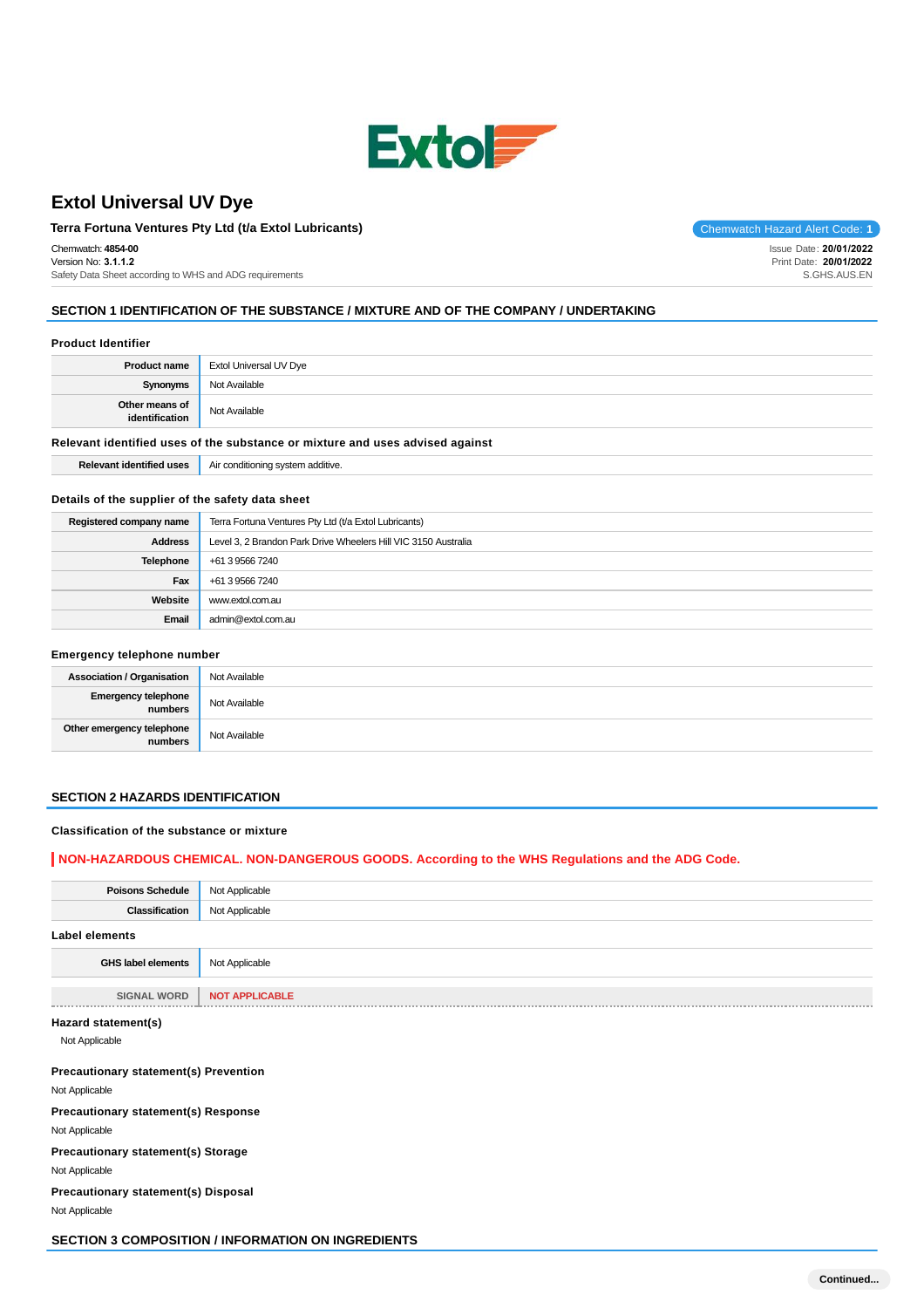#### **Substances**

See section below for composition of Mixtures

#### **Mixtures**

| <b>CAS No</b> | %[weight] | Name            |
|---------------|-----------|-----------------|
| Not Available | >60       | synthetic oil.  |
| Not Available | 20-30     | fluorescent dye |

## **SECTION 4 FIRST AID MEASURES**

#### **Description of first aid measures**

| <b>Eye Contact</b>  | If this product comes in contact with eyes:<br>$\blacktriangleright$ Wash out immediately with water.<br>If irritation continues, seek medical attention.<br>► Removal of contact lenses after an eye injury should only be undertaken by skilled personnel.                                                                                                                                                                                                                                   |
|---------------------|------------------------------------------------------------------------------------------------------------------------------------------------------------------------------------------------------------------------------------------------------------------------------------------------------------------------------------------------------------------------------------------------------------------------------------------------------------------------------------------------|
| <b>Skin Contact</b> | If skin or hair contact occurs:<br>Flush skin and hair with running water (and soap if available).<br>▶ Seek medical attention in event of irritation.                                                                                                                                                                                                                                                                                                                                         |
| Inhalation          | If fumes, aerosols or combustion products are inhaled remove from contaminated area.<br>• Other measures are usually unnecessary.                                                                                                                                                                                                                                                                                                                                                              |
| Ingestion           | If swallowed do <b>NOT</b> induce vomiting.<br>If vomiting occurs, lean patient forward or place on left side (head-down position, if possible) to maintain open airway and prevent aspiration.<br>• Observe the patient carefully.<br>• Never give liquid to a person showing signs of being sleepy or with reduced awareness; i.e. becoming unconscious.<br>Give water to rinse out mouth, then provide liquid slowly and as much as casualty can comfortably drink.<br>Seek medical advice. |

#### **Indication of any immediate medical attention and special treatment needed**

### Treat symptomatically.

Heavy and persistent skin contamination over many years may lead to dysplastic changes. Pre-existing skin disorders may be aggravated by exposure to this product.

In general, emesis induction is unnecessary with high viscosity, low volatility products, i.e. most oils and greases.

High pressure accidental injection through the skin should be assessed for possible incision, irrigation and/or debridement.

**NOTE:** Injuries may not seem serious at first, but within a few hours tissue may become swollen, discoloured and extremely painful with extensive subcutaneous necrosis. Product may be forced through considerable distances along tissue planes.

## **SECTION 5 FIREFIGHTING MEASURES**

### **Extinguishing media**

- Foam.
- Dry chemical powder.
- BCF (where regulations permit). ▶ Carbon dioxide.
- Water spray or fog Large fires only.

### **Special hazards arising from the substrate or mixture**

| <b>Fire Incompatibility</b>  | Avoid contamination with oxidising agents i.e. nitrates, oxidising acids, chlorine bleaches, pool chlorine etc. as ignition may result                                                                                                                                                                                                                                                                                                                                                                                                      |  |  |
|------------------------------|---------------------------------------------------------------------------------------------------------------------------------------------------------------------------------------------------------------------------------------------------------------------------------------------------------------------------------------------------------------------------------------------------------------------------------------------------------------------------------------------------------------------------------------------|--|--|
| Advice for firefighters      |                                                                                                                                                                                                                                                                                                                                                                                                                                                                                                                                             |  |  |
| <b>Fire Fighting</b>         | Alert Fire Brigade and tell them location and nature of hazard.<br>• Wear full body protective clothing with breathing apparatus.<br>▶ Prevent, by any means available, spillage from entering drains or water course.<br>• Use water delivered as a fine spray to control fire and cool adjacent area.<br>Avoid spraying water onto liquid pools.<br>DO NOT approach containers suspected to be hot.<br>Cool fire exposed containers with water spray from a protected location.<br>If safe to do so, remove containers from path of fire. |  |  |
| <b>Fire/Explosion Hazard</b> | $\triangleright$ Combustible.<br>• Slight fire hazard when exposed to heat or flame.<br>► Heating may cause expansion or decomposition leading to violent rupture of containers.<br>• On combustion, may emit toxic fumes of carbon monoxide (CO).<br>• May emit acrid smoke.<br>• Mists containing combustible materials may be explosive.<br>Combustion products include:<br>carbon dioxide (CO2)<br>aldehydes<br>other pyrolysis products typical of burning organic material.                                                           |  |  |
| <b>HAZCHEM</b>               | Not Applicable                                                                                                                                                                                                                                                                                                                                                                                                                                                                                                                              |  |  |

## **SECTION 6 ACCIDENTAL RELEASE MEASURES**

**Personal precautions, protective equipment and emergency procedures**

See section 8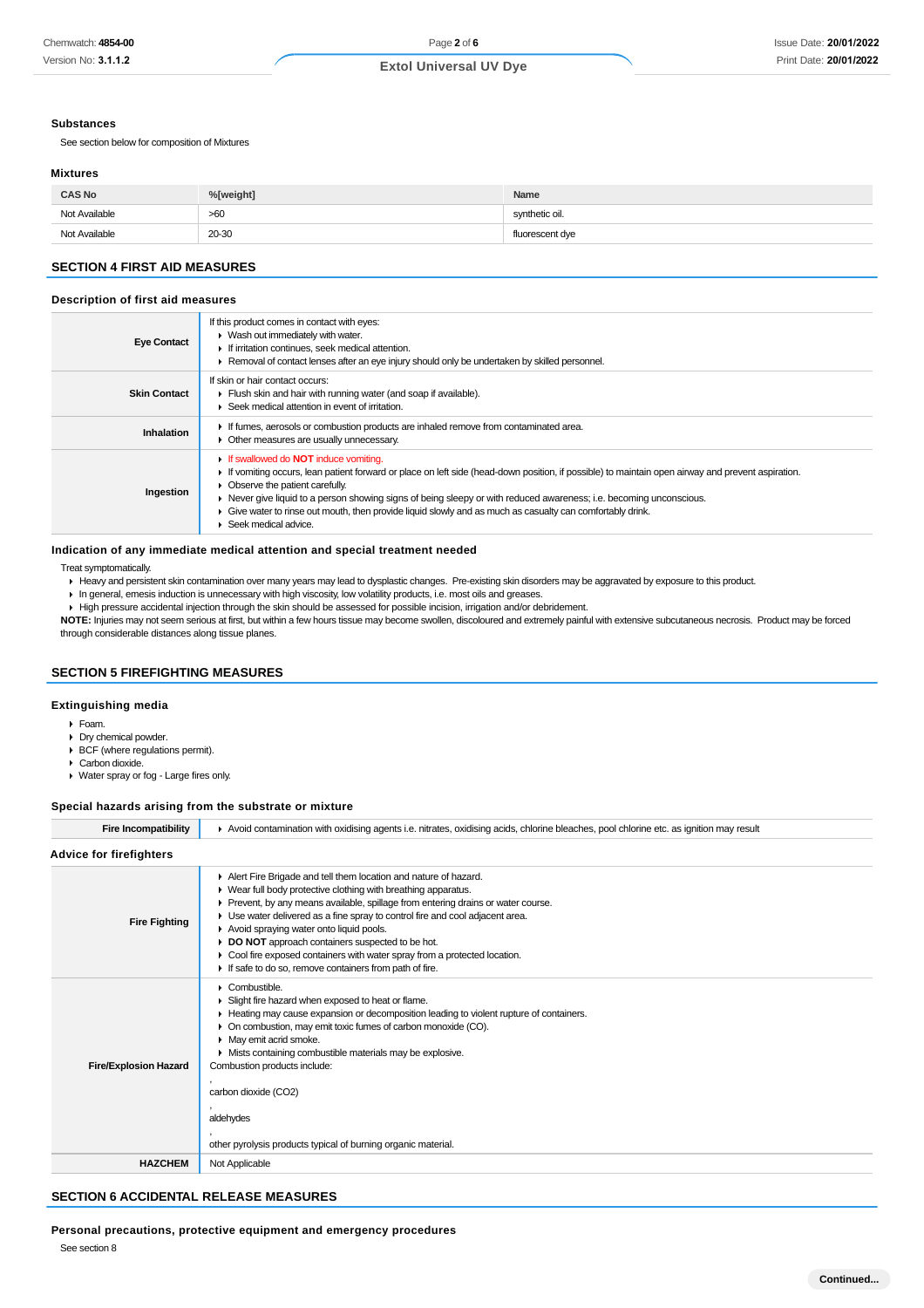## **Environmental precautions**

See section 12

### **Methods and material for containment and cleaning up**

| <b>Minor Spills</b> | Slippery when spilt.<br>▶ Remove all ignition sources.<br>$\triangleright$ Clean up all spills immediately.<br>Avoid breathing vapours and contact with skin and eyes.<br>Control personal contact with the substance, by using protective equipment.<br>• Contain and absorb spill with sand, earth, inert material or vermiculite.<br>$\blacktriangleright$ Wipe up.<br>• Place in a suitable, labelled container for waste disposal.                                                                                                                              |
|---------------------|----------------------------------------------------------------------------------------------------------------------------------------------------------------------------------------------------------------------------------------------------------------------------------------------------------------------------------------------------------------------------------------------------------------------------------------------------------------------------------------------------------------------------------------------------------------------|
| <b>Major Spills</b> | Slippery when spilt.<br>Moderate hazard.<br>• Clear area of personnel and move upwind.<br>Alert Fire Brigade and tell them location and nature of hazard.<br>▶ Wear breathing apparatus plus protective gloves.<br>• Prevent, by any means available, spillage from entering drains or water course.<br>▶ No smoking, naked lights or ignition sources.<br>$\blacktriangleright$ Increase ventilation.<br>Stop leak if safe to do so.<br>Contain spill with sand, earth or vermiculite.<br>۰.<br>Collect recoverable product into labelled containers for recycling. |

Personal Protective Equipment advice is contained in Section 8 of the SDS.

## **SECTION 7 HANDLING AND STORAGE**

## **Precautions for safe handling**

| Safe handling     | Remove all ignition sources.<br>Limit all unnecessary personal contact.<br>• Wear protective clothing when risk of exposure occurs.<br>$\blacktriangleright$ Use in a well-ventilated area.<br>• When handling <b>DO NOT</b> eat, drink or smoke.<br>Always wash hands with soap and water after handling.<br>Avoid physical damage to containers.<br>• Use good occupational work practice.<br>• Observe manufacturer's storage and handling recommendations contained within this SDS. |
|-------------------|------------------------------------------------------------------------------------------------------------------------------------------------------------------------------------------------------------------------------------------------------------------------------------------------------------------------------------------------------------------------------------------------------------------------------------------------------------------------------------------|
| Other information | Store in original containers.<br>▶ Keep containers securely sealed.<br>▶ No smoking, naked lights or ignition sources.<br>Store in a cool, dry, well-ventilated area.<br>Store away from incompatible materials and foodstuff containers.<br>▶ Protect containers against physical damage and check regularly for leaks.<br>• Observe manufacturer's storage and handling recommendations contained within this SDS.                                                                     |

**Conditions for safe storage, including any incompatibilities**

| Suitable container             | Metal can or drum<br>• Packaging as recommended by manufacturer.<br>• Check all containers are clearly labelled and free from leaks. |
|--------------------------------|--------------------------------------------------------------------------------------------------------------------------------------|
| <b>Storage incompatibility</b> | $\blacktriangleright$ Avoid reaction with oxidising agents                                                                           |

### **SECTION 8 EXPOSURE CONTROLS / PERSONAL PROTECTION**

### **Control parameters**

# **OCCUPATIONAL EXPOSURE LIMITS (OEL)**

## **INGREDIENT DATA**

Not Available

# **EMERGENCY LIMITS**

| Ingredient             | <b>Material name</b> | TEEL-1        | TEEL-2              | TEEL-3        |
|------------------------|----------------------|---------------|---------------------|---------------|
| Extol Universal UV Dye | Not Available        | Not Available | Not Available       | Not Available |
|                        |                      |               |                     |               |
| Ingredient             | <b>Original IDLH</b> |               | <b>Revised IDLH</b> |               |
| synthetic oil.         | Not Available        |               | Not Available       |               |
| fluorescent dye        | Not Available        |               | Not Available       |               |

#### **Exposure controls**

| Appropriate engineering<br>controls | Engineering controls are used to remove a hazard or place a barrier between the worker and the hazard. Well-designed engineering controls can be highly<br>effective in protecting workers and will typically be independent of worker interactions to provide this high level of protection.<br>The basic types of engineering controls are:<br>Process controls which involve changing the way a job activity or process is done to reduce the risk.<br>Enclosure and/or isolation of emission source which keeps a selected hazard "physically" away from the worker and ventilation that strategically "adds" and<br>"removes" air in the work environment. Ventilation can remove or dilute an air contaminant if designed properly. The design of a ventilation system must match<br>the particular process and chemical or contaminant in use.<br>Employers may need to use multiple types of controls to prevent employee overexposure. |
|-------------------------------------|-------------------------------------------------------------------------------------------------------------------------------------------------------------------------------------------------------------------------------------------------------------------------------------------------------------------------------------------------------------------------------------------------------------------------------------------------------------------------------------------------------------------------------------------------------------------------------------------------------------------------------------------------------------------------------------------------------------------------------------------------------------------------------------------------------------------------------------------------------------------------------------------------------------------------------------------------|
|                                     |                                                                                                                                                                                                                                                                                                                                                                                                                                                                                                                                                                                                                                                                                                                                                                                                                                                                                                                                                 |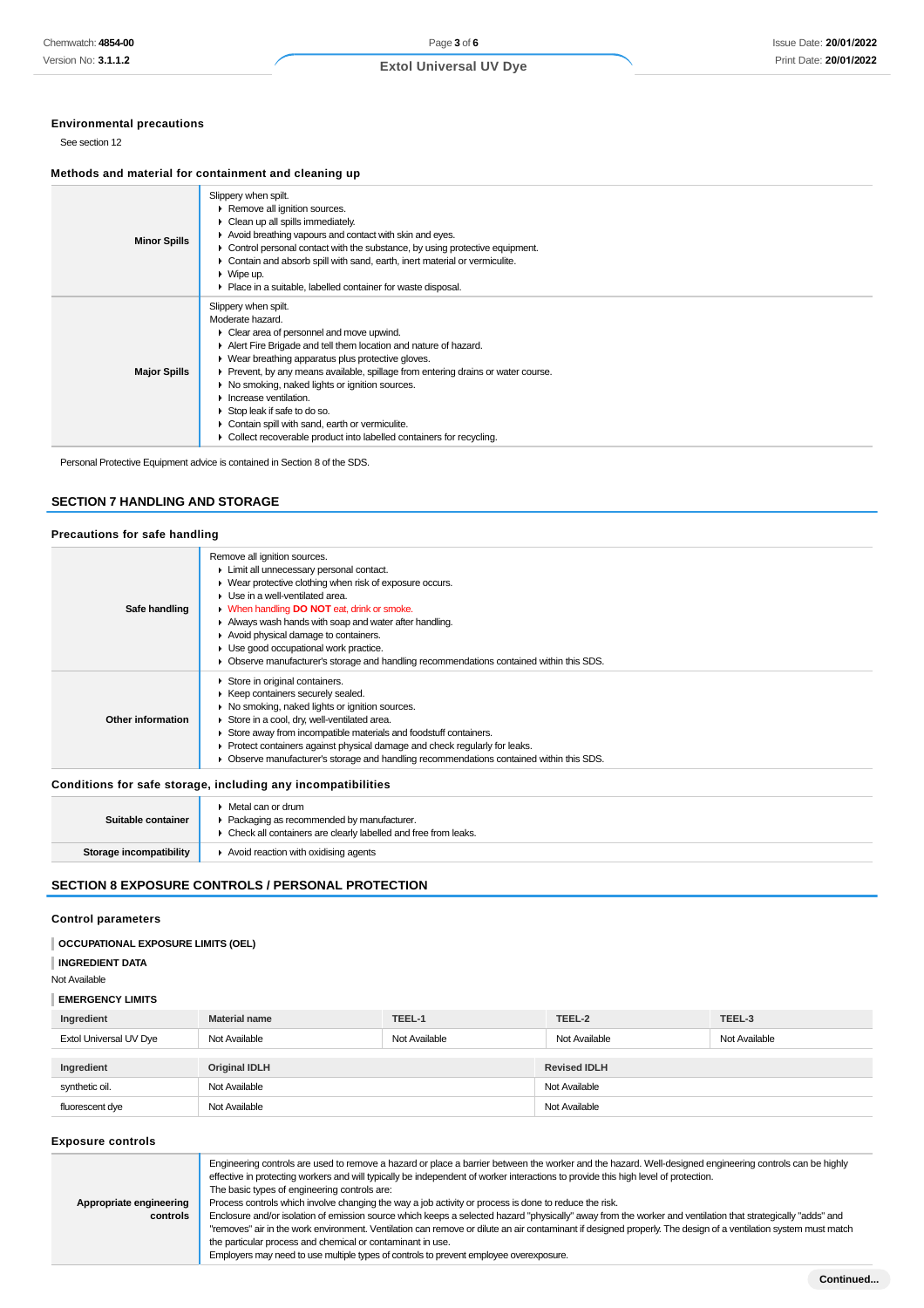|                            | General exhaust is adequate under normal operating conditions. If risk of overexposure exists, wear SAA approved respirator. Correct fit is essential to obtain<br>adequate protection.                                                                                                                                                                                                                                                                                                                                                                                                                                                                                                                                                                                                                                                                                                                                                                     |
|----------------------------|-------------------------------------------------------------------------------------------------------------------------------------------------------------------------------------------------------------------------------------------------------------------------------------------------------------------------------------------------------------------------------------------------------------------------------------------------------------------------------------------------------------------------------------------------------------------------------------------------------------------------------------------------------------------------------------------------------------------------------------------------------------------------------------------------------------------------------------------------------------------------------------------------------------------------------------------------------------|
| <b>Personal protection</b> |                                                                                                                                                                                                                                                                                                                                                                                                                                                                                                                                                                                                                                                                                                                                                                                                                                                                                                                                                             |
| Eye and face protection    | Safety glasses with side shields<br>Chemical goggles.<br>► Contact lenses may pose a special hazard; soft contact lenses may absorb and concentrate irritants. A written policy document, describing the wearing of<br>lenses or restrictions on use, should be created for each workplace or task. This should include a review of lens absorption and adsorption for the class of<br>chemicals in use and an account of injury experience. Medical and first-aid personnel should be trained in their removal and suitable equipment should be<br>readily available. In the event of chemical exposure, begin eye irrigation immediately and remove contact lens as soon as practicable. Lens should be removed<br>at the first signs of eye redness or irritation - lens should be removed in a clean environment only after workers have washed hands thoroughly. [CDC NIOSH<br>Current Intelligence Bulletin 59], [AS/NZS 1336 or national equivalent] |
| <b>Skin protection</b>     | See Hand protection below                                                                                                                                                                                                                                                                                                                                                                                                                                                                                                                                                                                                                                                                                                                                                                                                                                                                                                                                   |
| Hands/feet protection      | ▶ Wear chemical protective gloves, e.g. PVC.<br>• Wear safety footwear or safety gumboots, e.g. Rubber                                                                                                                                                                                                                                                                                                                                                                                                                                                                                                                                                                                                                                                                                                                                                                                                                                                      |
| <b>Body protection</b>     | See Other protection below                                                                                                                                                                                                                                                                                                                                                                                                                                                                                                                                                                                                                                                                                                                                                                                                                                                                                                                                  |
| Other protection           | No special equipment needed when handling small quantities.<br><b>OTHERWISE:</b><br>$\triangleright$ Overalls.<br>▶ Barrier cream.<br>Eyewash unit.                                                                                                                                                                                                                                                                                                                                                                                                                                                                                                                                                                                                                                                                                                                                                                                                         |
| <b>Thermal hazards</b>     | Not Available                                                                                                                                                                                                                                                                                                                                                                                                                                                                                                                                                                                                                                                                                                                                                                                                                                                                                                                                               |

# **SECTION 9 PHYSICAL AND CHEMICAL PROPERTIES**

# **Information on basic physical and chemical properties**

**Appearance** Yellow to amber liquid with a characteristic odour; does not mix with water.

| <b>Physical state</b>                           | Liquid         | Relative density (Water = $1$ )                   | 0.955-0.965    |
|-------------------------------------------------|----------------|---------------------------------------------------|----------------|
| Odour                                           | Not Available  | <b>Partition coefficient</b><br>n-octanol / water | Not Available  |
| <b>Odour threshold</b>                          | Not Available  | Auto-ignition temperature<br>$(^{\circ}C)$        | $>250$         |
| pH (as supplied)                                | Not Applicable | Decomposition<br>temperature                      | Not Available  |
| Melting point / freezing<br>point $(^{\circ}C)$ | Not Available  | <b>Viscosity (cSt)</b>                            | 46             |
| Initial boiling point and<br>boiling range (°C) | Not Available  | Molecular weight (g/mol)                          | Not Applicable |
| Flash point (°C)                                | $>240$ (OC)    | <b>Taste</b>                                      | Not Available  |
| <b>Evaporation rate</b>                         | Not Available  | <b>Explosive properties</b>                       | Not Available  |
| Flammability                                    | Not Applicable | <b>Oxidising properties</b>                       | Not Available  |
| Upper Explosive Limit (%)                       | Not Available  | Surface Tension (dyn/cm or<br>mN/m                | Not Available  |
| Lower Explosive Limit (%)                       | Not Available  | <b>Volatile Component (%vol)</b>                  | Negligible     |
| Vapour pressure (kPa)                           | Not Available  | Gas group                                         | Not Available  |
| Solubility in water (g/L)                       | Immiscible     | pH as a solution (1%)                             | Not Available  |
| Vapour density (Air = $1$ )                     | Not Available  | VOC g/L                                           | Not Available  |

### **SECTION 10 STABILITY AND REACTIVITY**

| Reactivity                                 | See section 7                                                                                                                        |
|--------------------------------------------|--------------------------------------------------------------------------------------------------------------------------------------|
| <b>Chemical stability</b>                  | • Unstable in the presence of incompatible materials.<br>▶ Product is considered stable.<br>Hazardous polymerisation will not occur. |
| Possibility of hazardous<br>reactions      | See section 7                                                                                                                        |
| <b>Conditions to avoid</b>                 | See section 7                                                                                                                        |
| Incompatible materials                     | See section 7                                                                                                                        |
| <b>Hazardous decomposition</b><br>products | See section 5                                                                                                                        |

# **SECTION 11 TOXICOLOGICAL INFORMATION**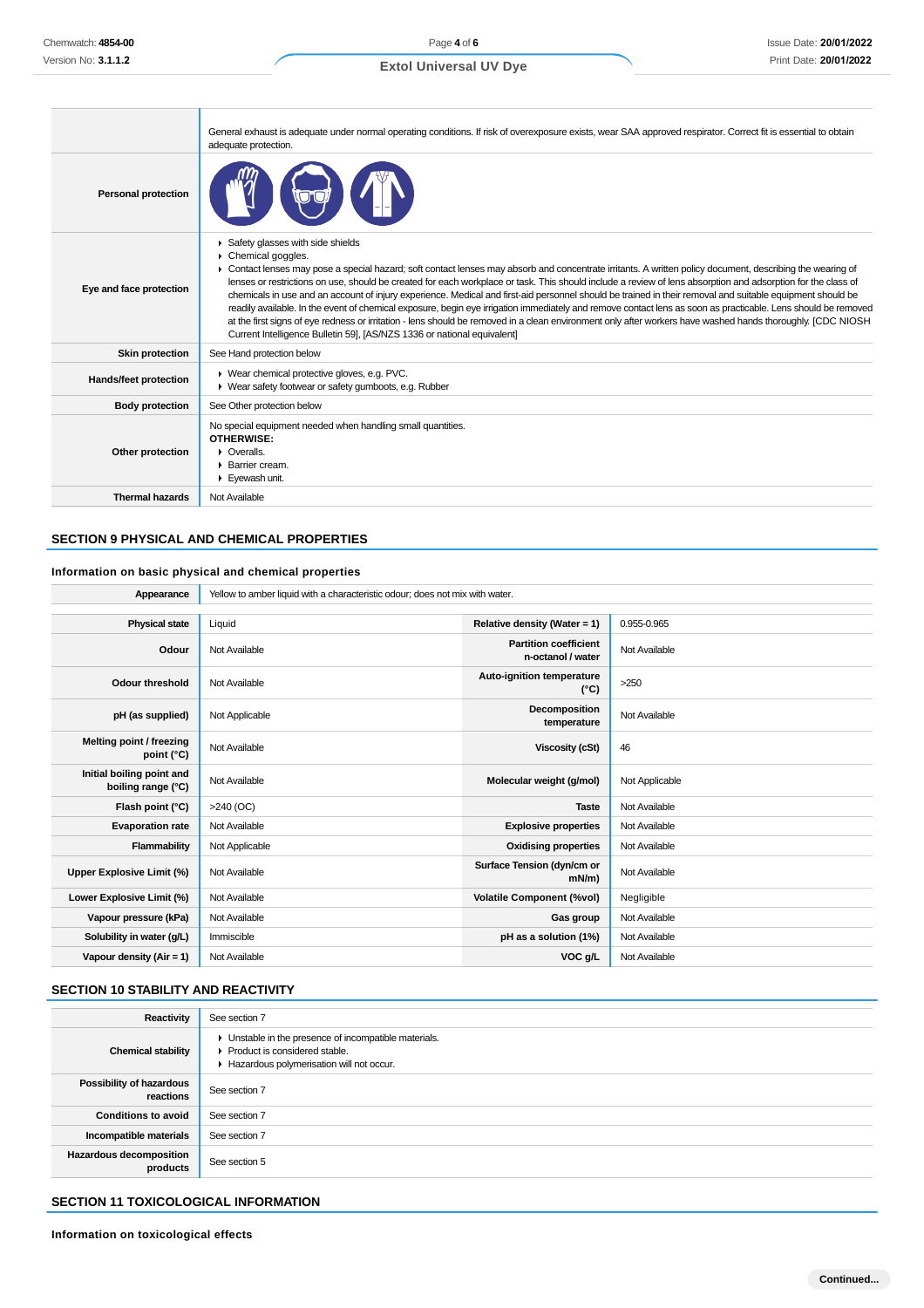Page **5** of **6**

# **Extol Universal UV Dye**

| Inhaled                       | Inhalation hazard is increased at higher temperatures.<br>Inhalation of oil droplets or aerosols may cause discomfort and may produce chemical inflammation of the lungs.                                                                                                                                                                                                                            |                                                                                                                                                               |
|-------------------------------|------------------------------------------------------------------------------------------------------------------------------------------------------------------------------------------------------------------------------------------------------------------------------------------------------------------------------------------------------------------------------------------------------|---------------------------------------------------------------------------------------------------------------------------------------------------------------|
| Ingestion                     | animal or human evidence.                                                                                                                                                                                                                                                                                                                                                                            | The material has NOT been classified by EC Directives or other classification systems as "harmful by ingestion". This is because of the lack of corroborating |
| <b>Skin Contact</b>           | Open cuts, abraded or irritated skin should not be exposed to this material<br>The material may accentuate any pre-existing dermatitis condition<br>Entry into the blood-stream, through, for example, cuts, abrasions or lesions, may produce systemic injury with harmful effects. Examine the skin prior to the use<br>of the material and ensure that any external damage is suitably protected. |                                                                                                                                                               |
| Eye                           | Although the liquid is not thought to be an irritant (as classified by EC Directives), direct contact with the eye may produce transient discomfort characterised<br>by tearing or conjunctival redness (as with windburn).                                                                                                                                                                          |                                                                                                                                                               |
| Chronic                       | Substance accumulation, in the human body, may occur and may cause some concern following repeated or long-term occupational exposure.<br>Oil may contact the skin or be inhaled. Extended exposure can lead to eczema, inflammation of hair follicles, pigmentation of the face and warts on the soles of<br>the feet.                                                                              |                                                                                                                                                               |
|                               |                                                                                                                                                                                                                                                                                                                                                                                                      |                                                                                                                                                               |
| <b>Extol Universal UV Dye</b> | <b>TOXICITY</b>                                                                                                                                                                                                                                                                                                                                                                                      | <b>IRRITATION</b>                                                                                                                                             |
|                               | Not Available                                                                                                                                                                                                                                                                                                                                                                                        | Not Available                                                                                                                                                 |
|                               |                                                                                                                                                                                                                                                                                                                                                                                                      |                                                                                                                                                               |
| Legend:                       | extracted from RTECS - Register of Toxic Effect of chemical Substances                                                                                                                                                                                                                                                                                                                               | 1. Value obtained from Europe ECHA Registered Substances - Acute toxicity 2.* Value obtained from manufacturer's SDS. Unless otherwise specified data         |

| <b>Extol Universal UV Dye</b>               | Not available.      |                                 |                                                                                                                                                                                                                     |
|---------------------------------------------|---------------------|---------------------------------|---------------------------------------------------------------------------------------------------------------------------------------------------------------------------------------------------------------------|
|                                             |                     |                                 |                                                                                                                                                                                                                     |
| <b>Acute Toxicity</b>                       | $\circ$             | Carcinogenicity                 | $\circ$                                                                                                                                                                                                             |
| <b>Skin Irritation/Corrosion</b>            | $\scriptstyle\circ$ | Reproductivity                  | $\circ$                                                                                                                                                                                                             |
| <b>Serious Eye</b><br>Damage/Irritation     | Ø                   | <b>STOT - Single Exposure</b>   | $\circledcirc$                                                                                                                                                                                                      |
| <b>Respiratory or Skin</b><br>sensitisation | $\circ$             | <b>STOT - Repeated Exposure</b> | $\circledcirc$                                                                                                                                                                                                      |
| <b>Mutagenicity</b>                         | S                   | <b>Aspiration Hazard</b>        | $\circledcirc$                                                                                                                                                                                                      |
|                                             |                     | Legend:                         | $\blacktriangleright$ - Data available but does not fill the criteria for classification<br>$\blacktriangleright$ - Data available to make classification<br>$\bigcirc$ – Data Not Available to make classification |

# **SECTION 12 ECOLOGICAL INFORMATION**

#### **Toxicity**

| Ingredient           | Endpoint                                                                                                                                                                                                                                                                                                                                                                                        | Test Duration (hr) | <b>Species</b> | Value          | Source         |
|----------------------|-------------------------------------------------------------------------------------------------------------------------------------------------------------------------------------------------------------------------------------------------------------------------------------------------------------------------------------------------------------------------------------------------|--------------------|----------------|----------------|----------------|
| <b>Not Available</b> | Not Applicable                                                                                                                                                                                                                                                                                                                                                                                  | Not Applicable     | Not Applicable | Not Applicable | Not Applicable |
| Legend:              | Extracted from 1. IUCLID Toxicity Data 2. Europe ECHA Registered Substances - Ecotoxicological Information - Aquatic Toxicity 3. EPIWIN Suite V3.12<br>(QSAR) - Aquatic Toxicity Data (Estimated) 4. US EPA, Ecotox database - Aquatic Toxicity Data 5. ECETOC Aquatic Hazard Assessment Data 6. NITE<br>(Japan) - Bioconcentration Data 7. METI (Japan) - Bioconcentration Data 8. Vendor Data |                    |                |                |                |

### **DO NOT** discharge into sewer or waterways.

## **Persistence and degradability**

| Ingredient | Persistence: Water/Soil               | Persistence: Air                      |
|------------|---------------------------------------|---------------------------------------|
|            | No Data available for all ingredients | No Data available for all ingredients |

### **Bioaccumulative potential**

| Ingredient | <b>Bioaccumulation</b>                |
|------------|---------------------------------------|
|            | No Data available for all ingredients |
|            |                                       |

# **Mobility in soil**

| Ingredient | <b>Mobility</b>                                      |
|------------|------------------------------------------------------|
|            | No Data available for all ingredients<br>$\sim$<br>. |

# **SECTION 13 DISPOSAL CONSIDERATIONS**

| Waste treatment methods                |                                                                                                                                                                                                                                                                 |  |
|----------------------------------------|-----------------------------------------------------------------------------------------------------------------------------------------------------------------------------------------------------------------------------------------------------------------|--|
| <b>Product / Packaging</b><br>disposal | ► Recycle wherever possible or consult manufacturer for recycling options.<br>Consult State Land Waste Authority for disposal.<br>▶ Bury or incinerate residue at an approved site.<br>Recycle containers if possible, or dispose of in an authorised landfill. |  |

# **SECTION 14 TRANSPORT INFORMATION**